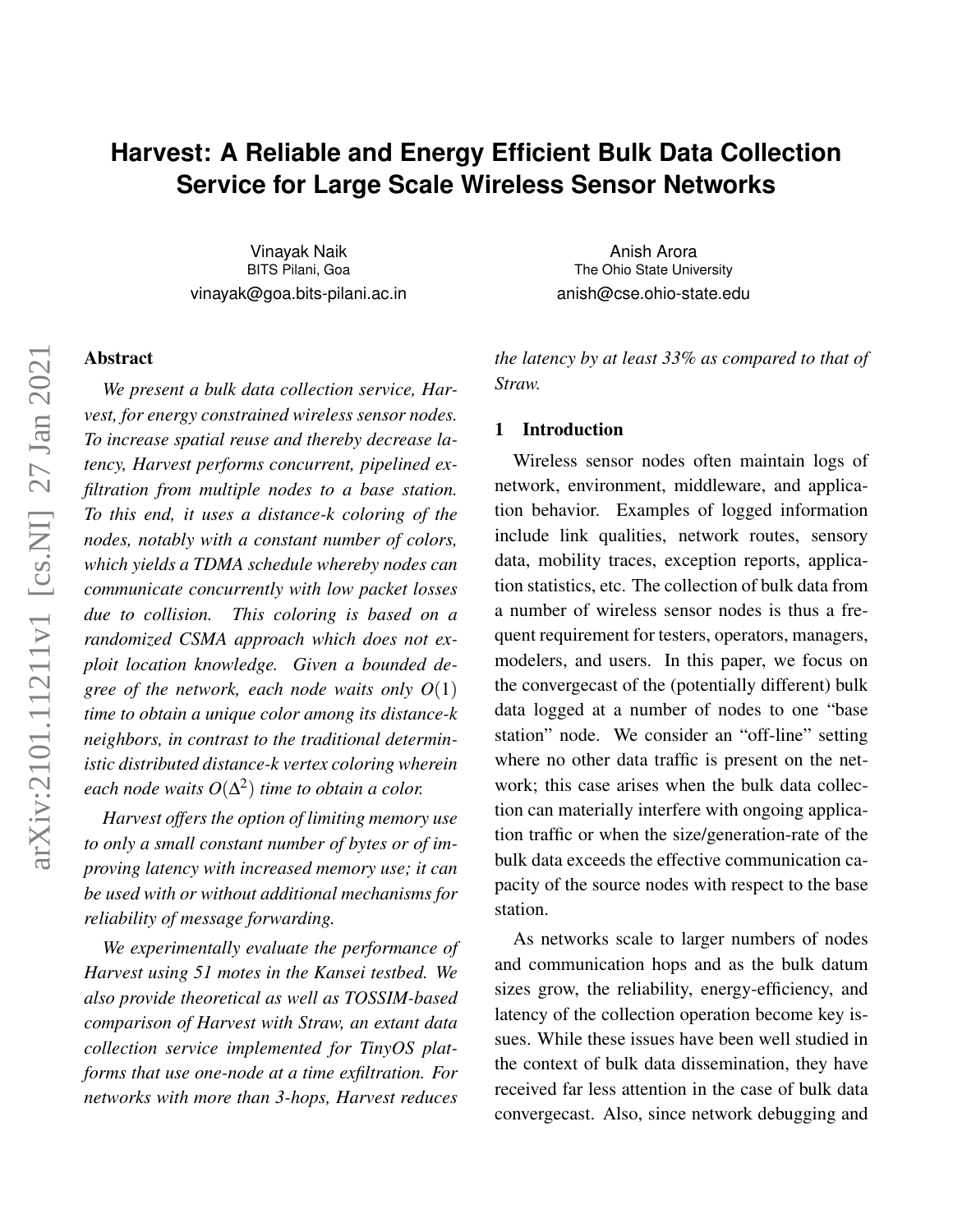management are primary motivations for the collection service, it is desirable that this service have a small footprint in terms of instruction memory, data memory, message overhead, and wireless traffic, and to minimize its dependence on other network services, including localization and time synchronization. In this paper, we present and evaluate a protocol that meets these requirements; we call this protocol Harvest.

Harvest achieves its reliability with two measures: First, it schedules the transmissions (of messages containing bulk datum pieces) so that message losses due to collision are reduced. We reduce the problem of computing a TDMA schedule that avoids hidden terminals to computing a distance-2 (henceforth D-2) vertex coloring; the color of a node decides the slot in which it can transmit. In the unit disk graph model, these two problems are equivalent [6]: this intuitively follows from the observation if two non-neighboring nodes *u* and *v* interfere with each other then there exists a node *w* such that there are edges  $(u, w)$  and  $(w, v)$  in the unit disk graph. Second, Harvest uses acknowledgments and retransmissions at the MAC layer for recover from losses

Harvest achieves its energy efficiency by avoiding energy-intensive flash operations: it performs at most one flash read and no flash write for any bulk datum piece, and stores the piece at nodes en route to the base station only in their RAM. Of course, avoiding message collision also yields energy efficiency. Harvest keeps the message overhead low (below 9 bytes per bulk data packet). To keep the number of control message tranmissions low, we present a distributed algorithm for its TDMA schedule computation that generates O(1) control message per node involved, which is significantly better than the traditional, distributed alternative, which incurs  $O(\Delta^2)$  per node involved, where  $\Delta$  is the node degree. As we explain shortly,

this improvement is enabled by computing vertex coloring with a constant number of colors that may be smaller than ∆. As a result, not every node in the network is colored and so the TDMA schedule has to be computed in an ongoing manner, which in turn implies the control message savings is an ongoing one. Moreover, since an idle radio also consumes significant power (of the same order as that during message reception), Harvest schedules the switching off of the radio to save energy: asymptotically, a node keeps its radio on only for the time it is scheduled to send data on behalf of itself or someother node.

Finally, Harvest achieves low latency in two ways. For one, it exploits spatial reuse. Instead of collecting data from only one node at a time, Harvest allows data collection from some constant number of nodes concurrently. For ease of exposition only, we let the concurrency constant be 2 henceforth (the protocol assumes that the user will specify this concurrency constant as a parameter; in fact, larger constants for dense networks yield lower latency). For nodes (including the base station) to concurrently receive data from 2 nodes, 4 colors are needed in the vertex coloring (one for the node, two for its allowed children, and one for its parent node). In other words, regardless of the density of the network, Harvest colors at most 4 nodes in the inteference region of any node at any time. Once a colored node has completed its transmissions, Harvest lets an uncolored node in its interference region to assume that color; this is the on-going aspect of the TDMA schedule computation. We validate that a concurrency constant of 2 yields 33% less latency for large networks —specifically networks larger than 3 hops— than the approach that collects data from one node at a time; the latter approach is adopted by the Straw protocol. This latency improvement is obtained even if we restrict Harvest to allow concurrent re-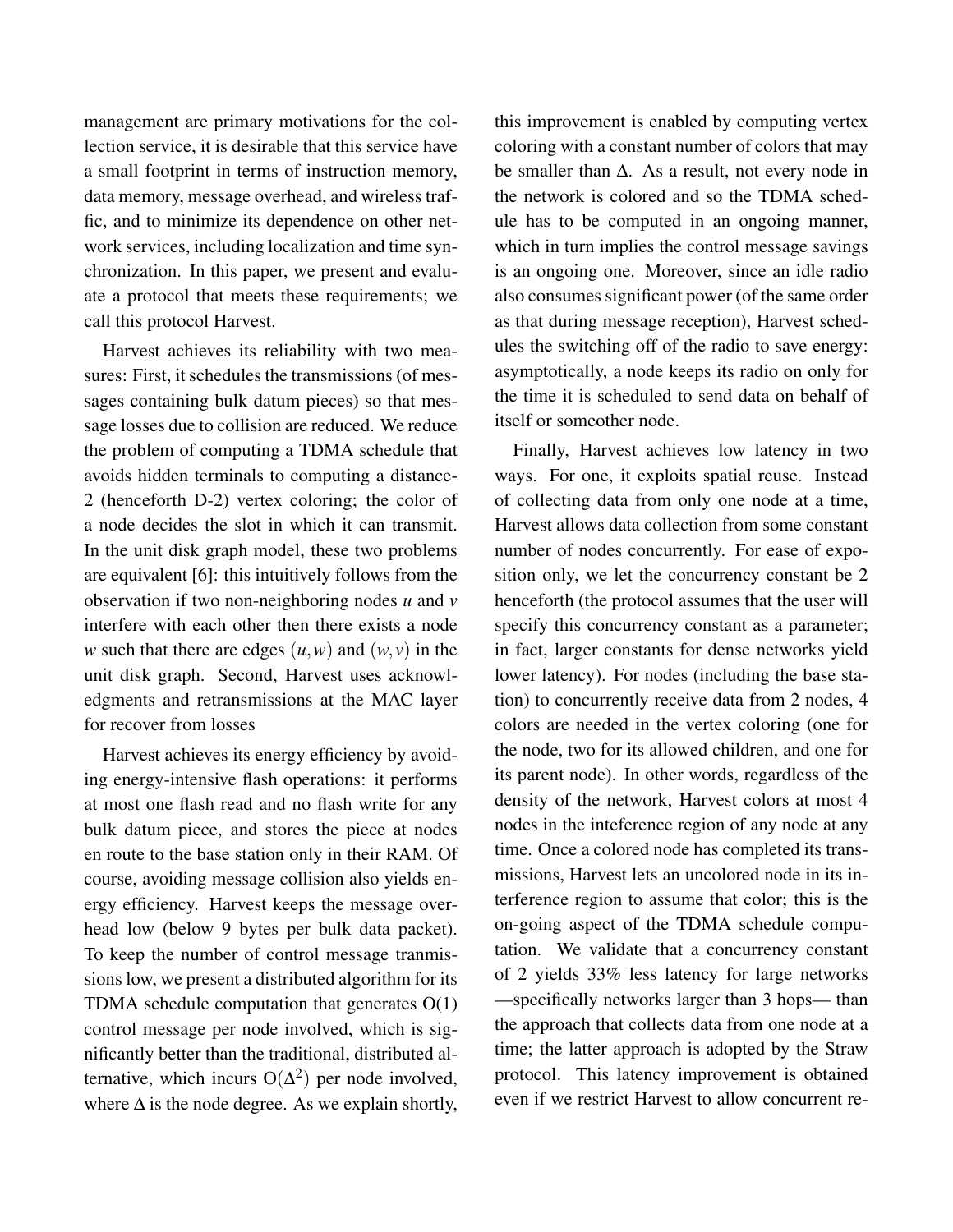ception at only the base station and reception from at most one child node at every other colored node. And two, we ensure that the control algorithms used by Harvest have constant time complexities. In particular, our TDMA slot synchronization algorithm (which obviates the need for a time synchronization service) has a local convergence time of O(1) as opposed to  $O(\Delta^2) + O(D)$  in traditional algorithms, given the bound on the node density.

# Contributions of the paper.

- 1. We present a randomized distributed algorithm that assigns a constant number of colors in the D-2 region of every node (if such a coloring is possible) so that each node that gets a color waits  $O(1)$  time until it gets a unique color; this contrasts with the  $O(\Delta^2)$ wait time of traditional deterministic D-2 coloring algorithms. This is achieved by executing our TDMA scheduling algorithm on top of a CSMA/CA-based MAC; thus, in the event that two nodes within reliable range of each other will start to contend on a color simulataneously (i.e. in the same slot), then due to CSMA/CA, one of the two nodes will back off and receive a packet from the other contending node, therby yielding that color. We note that the algorithm would work given (local or nonlocal) ways of calculating the interference regions of nodes other than our method for local computation of the D-2 neighborhood set.
- 2. We present an algorithm that synchronizes its TDMA slots with that other colored nodes within  $O(1)$  time of its being colored. Traditional deterministic TDMA slot synchronization algorithms have O(*Dia*) convergence time, where *Dia* is the diameter of the network. Intuitively, the reason for the O(*Dia*) convergence time is that the maximum number of colors used the nodes in any interference region needs to be propagated to all the nodes

after the D-2 coloring so that they can agree on the transmission period. Harvest achieves constant time converence because of its use of a pre-specified constant number of colors.

- 3. We present a data collection algorithm that can use a small constant number (even 1) of packet-sized buffers, irrespective of the number of nodes and the bulk datum sizes. In effect, each node in Harvest can have at the most two children node that send data to it. Using 1 buffer let's the node forward on behalf of only one child; using two let's the node forward on behalf of both; and using more buffers helps in further reducing the latency.
- 4. We evaluate the performance benefit of the spatial reuse and TDMA scheduling in Harvest, by providing a comparative performance with the Straw protocol, in terms of latency and energy improvement achieved via the former and the relative message overheads (Straw use 7 bytes per packet versus Harvest's 9).

Organization of the paper. In Section 2, we present the system model and problem statement in more detail. We describe the Harvest protocol and its TinyOS implementation in Section 3. We analyse the performance of the randomized TDMA scheduling algorithm and the data collection components of Harvest in Section 4. In Section 5, we overview the Straw protocol and compare its performance with that of Harvest, analytically and via TOSSIM simulations. We describe a number of extensions of Harvest and discuss its relevance for collecting on-line streaming data in Section 6. We discuss related work in Section 7 and make concluding remarks in Section 8.

#### 2 The Bulk Data Convergecast Problem

The system consists of  $n, n > 0$ , wireless sensor nodes, called motes, one of which is distinguished as a base station. We do not make assumptions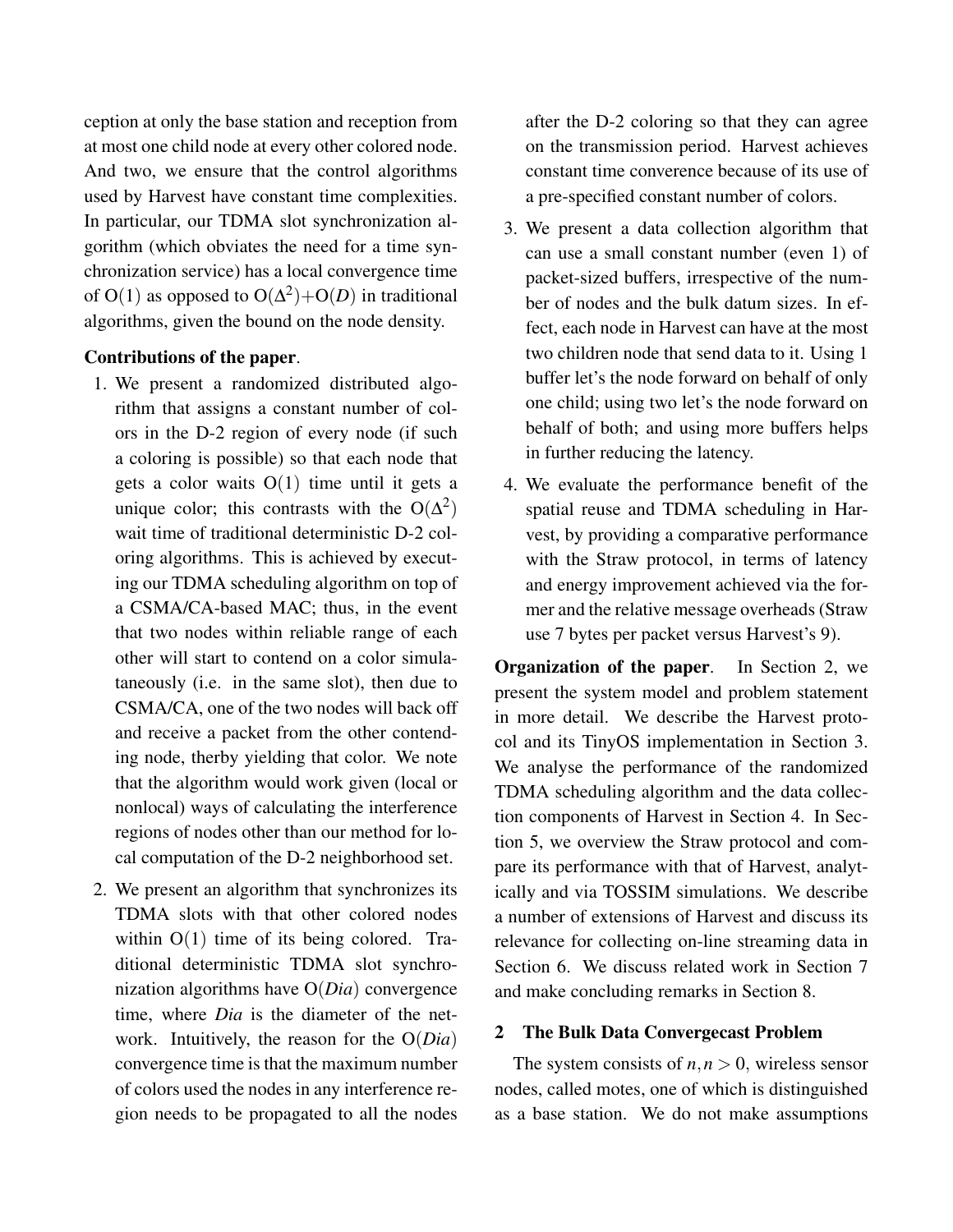of how the mote locations are spatially distributed, nor do we assume the availability of a location service. We do assume that each mote can communicate with the base station over zero or more communication hops and the degree  $\Delta$  in the network is bounded.

Some of the motes initially each have a bulk datum in their data store, whose size may vary from mote to mote and may exceed that of the mote's RAM. For simplicity, we assume that each bulk datum resides in the nonvolatile store of its mote. Desired is a middleware service that upon initiation from the base station collects of all motes' bulk data at the base station. In decreasing order of importance, the performance metrics of the service are: first, energy efficiency and reliability, and, second, latency, by which we mean the time taken at the base station from the initiation to the completion of the bulk data collection opreation.

With respect to energy, Table 1 illustrates the energy cost in terms of current draw for common operations for the case of motes in the Mica-2/XSM family.

| <b>Operation</b>    | <b>Current Draw</b> |
|---------------------|---------------------|
| CPU and Idle Radio  | 8 m A               |
| Packet Reception    | $7.03 \text{ mA}$   |
| Packet Transmission | $10.4 \text{ mA}$   |
| <b>EEPROM Read</b>  | $6.2 \text{ mA}$    |
| <b>EEPROM Write</b> | 18.4 mA             |

|  |  |  |  |  | Table 1. Energy required by common operations |
|--|--|--|--|--|-----------------------------------------------|
|--|--|--|--|--|-----------------------------------------------|

The table suggests that given the aggregate current draw for an EEPROM read and write (24.6mA) is significant, and thus every addition of flash operations to the bulk convergecast forwarding process will almost double the current draw associated with the minimum aggregate current draw of radio receive, CPU, and radio transmission (25.43mA). It follows that minimizing EEP-ROM operations is desirable for the energy metric. The table also identifies the energy overhead associated with an idle radio. One implication is that a mote should sleep as soon as it has no data to send of its own or on behalf of other motes.

With respect to reliability, we focus attention on obtaining high but not necessarily 100% reliable data collection. Unlike the dual problem of bulk data dissemination, where objectives such as mote reprogramming demand all-or-nothing delivery of bulk data, the use cases of bulk data convergecast can often tolerate low levels of unreliability. In designing our solution, we do not emphasize a particular selection of a link estimation technique or retrasmission mechanism. (Specifically, our experimental evaluation of our solution uses the WMEWMA link estimation approach of Woo and Culler [16] and 0-retransmissions, but these choices are not of central importance.)

With respect to latency, we note that the problem statement does not emphasize the latency of collection from the perspective of individual motes. Had we considered the version of the problem where motes were continually generate and stream data to the base station, low jitter and comparable latency across the motes would have been desirable. We therefore regard these latter requirements as being optional, but not first order, for solving the problem.

Finally, in designing our solution, we do not assume the availability of a time synchronization service.

# 3 The Harvest Protocol

# 3.1 The Components of Harvest

In this section, we describe the three components of Harvest, viz. interference neighborhood discovery, randomized slot assignment and synchronization, and data collection.

Neighborhood Discovery. Each node performs online link estimation to find out its 1-hop neigh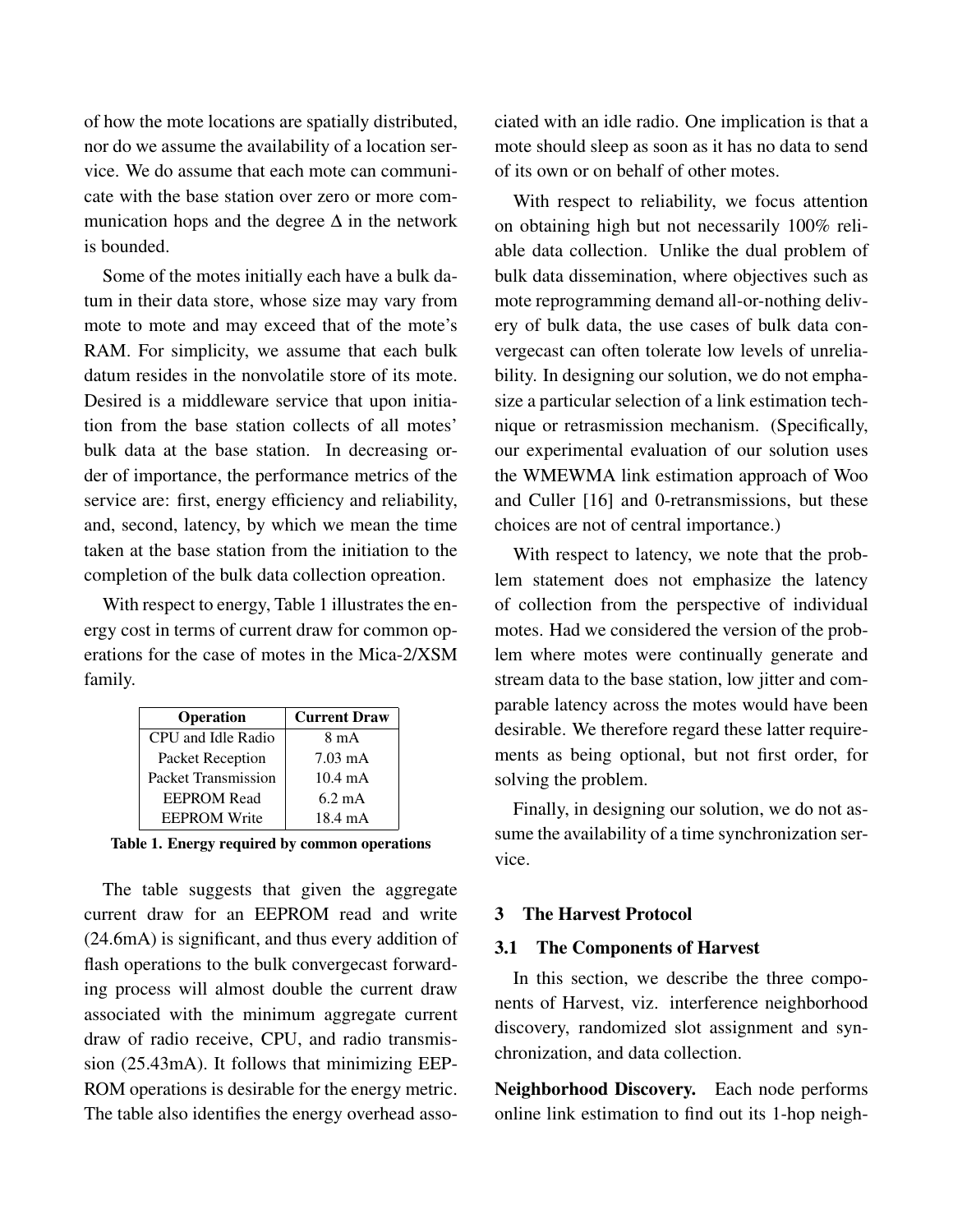borhood set. For ease of exposition, we first assume that all the links are symmetric, i.e., the link quality between two nodes is same in both the directions. Therefore, it is sufficient to do link estimation in any one direction. However, the links in sensor network may not always be symmetric, so we will extend the link estimation in both the directions to deal with asymmetric links.

A number of metrics can be used for this link estimation; for instance we may use the window mean with exponentially weighted moving average (WMEWMA) metric. This metric was has been used by MintRoute protocol [16] of Woo and Culler. There are two tuning parameters for WMEWMA-based link estimations, viz. α and *t*. The parameter  $\alpha$  determines the size of the history used in link estimation and *t* determines the rate at which link estimation is updated.(Experimental results in the literature show that the values 0.6 and 30 for  $\alpha$  and *t* respectively, provide stable and agile link estimation for Chipcon's CC1000 radio. In particular, the settling time, which is the length of time for the estimator to converge within  $\pm 10\%$ of the actual value and remain within the error bound.)

Based on link estimation, path selection to the base station can be based again on a number of metrics studied in the literature, e.g., end-to-end path reliability, hop distance, end-to-end mac latency, etc;. for instance, we may use a combination of link quality and hop distance. In particular, we define the 1-hop neighborhood of a node *A* to be the set of nodes that have WMEWMA value greater than or equal to 75 (which roughly implies a stable packet loss rate less than 10%). Among the 1-hop neighbors, node *A* selects a node with the least hop distance to the base station as its parent. Using TOSSIM simulations, we find that the minimum WMEWMA link quality between two nodes at 2-hops from each other is 30 (which roughly im-

plies the nodes can reliably sense each other's carrier).

Randomized Slot Assignment and Synchronization. As explained in Section 1, Harvest uses 4 colors in the entire network (i.e., two more colors than our de facto concurrency constant of 2). The TDMA scheduling divides time into intervals of length  $T = 4 * t_S$ , where  $t_S$  is the duration of a timeslot. Note that the color assignment should be such two nodes with that are not within 2 hops of each other can use same color. Further, every node can have at the most two children. In each time period *T*, a node can forward only one packet (this could be its own packets or on behalf of one of its two children). The parent can signal which child should send a packet next by ordering the child IDs in the Harvest message, as we shall explain later.

To begin the TDMA scheduling, the base station selects a color for itself and starts sending beacon messages in its timeslot. The 1-hop neighbors of base station randomly select an available color and start sending their payload. Every node's packet contains the IDs of its 1-hop neighborhood transmitters. If node A hears its 1-hop neighbor transmitting in the same time-slot then one of two nodes gives up its color. The priority among the contending nodes is decided by considering which nodes was the first to select the color and then by the IDs of the nodes. Thus, priority is locally computed by looking at the sequence number of the messages and the unique IDs of the nodes.

The underlying MAC layer in Harvest is CSMA/CA based. As a result, even if two nodes try to transmit in the same time slot, only one of them can succeed. We claim that this phenomenon applies to both scenarios, viz. when the two contending nodes are 1-hop neighbors of each other or 2-hops neighbors of each other. The nodes in the 1-hop neighborhood of the base station select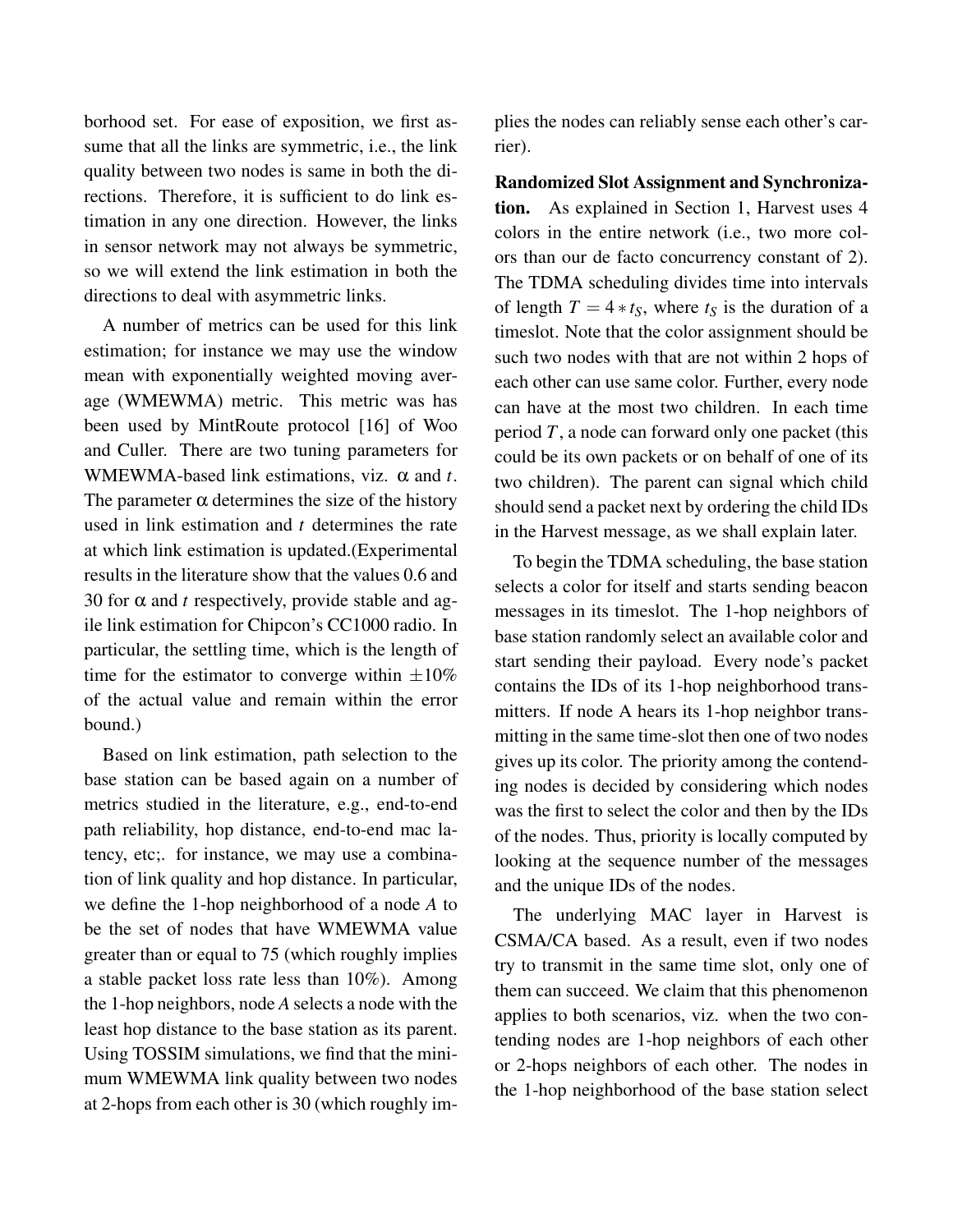a color and the wave propagates. After a node selects a color for itself or finds that there are no available colors in its D-2 neighborhood, it turns off the backoffs in the underlying CSMA/CA. Every node maintains a list of node IDs, which are using the 4 colors in its D-2 neighborhood, as a soft state. Whenever a node finishes its data transmission, it stops transmitting and its color is available for reuse. All the nodes in the D-2 neighborhood learn this information by the virtue of the soft state and enable backoff in the underlying CSMA/CA. And the process of randomized color selection repeats.

The selection of 2 senders and the color assignment is a distributed operation. The operation is initiated from a single base station as opposed to the nodes in the network, since uniquely selecting nodes in a distributed manner would incur additional message overhead for coordination. The approach outperforms a centralized solution because in the latter a single node (such as the base station) would need to collect the entire topology information to compute disjoint paths between two nodes. Further, the operation would have to repeated whenever a new sender is selected.

Data Forwarding Protocol. As soon as a node has selected its parent and uniquely selected a color in its D-2 neighborhood, it starts sending data packets to its parent in the corresponding timeslot. A parent can choose to receive packets from either of its children. If a parent node has 1 buffer space, then it can receive only 1 packet in the entire time period  $T = 4 * t_S$  ( $t_S$  is long enough to transmit a Harvest message with CSMA/CA backoffs disabled). In this csae, a parent node receives packets from a child in every alternate time period. The process of alternation ensures that the colors assigned to its children are not unassigned. This is a minor variation in the Harvest protocol as described above. Instead of one packet buffer at each node, more than one packet buffers can be allocated at each node. This will expedite the data collection.

#### 3.2 Implementation Description

In this section, we describe the implementation of Harvest in NesC under TinyOS 1.x release. Harvest has a single message structure; Figure 1 illustrates this structure, using numbers that denote field sizes in terms of bits.



Figure 1. Harvest Message Structure

The payload in each Harvest packet is 20 bytes (this is in contrast to Straw's payload of 22 bytes). The color ID identifies one of the 4 colors used by the node. The # hops denotes the distance of the sender from the base station. This information is used by a node to select it parent, which has the minimum distance to the base station, among the set of nodes within 1-hop neighborhood.

The child IDs are used identify the IDs of the sender's children. A non-null value declares that the sender is available for forwarding. Also, the sender can use this field to declare its decision about the selected children in case multiple node are in contention for the selection. In particular, the ID in the first field among the two, should send packet in the next time period.

The array of 4 node IDs denotes the IDs of the 4 nodes, in the sender's D-2 neighborhood, which are currently using the 4 colors. The array is ordered in the increasing order of the color IDs. Every node copies the array received from its 1-hop neighborhood and maintains it as a soft state. If a color is not refreshed for a certain time, then the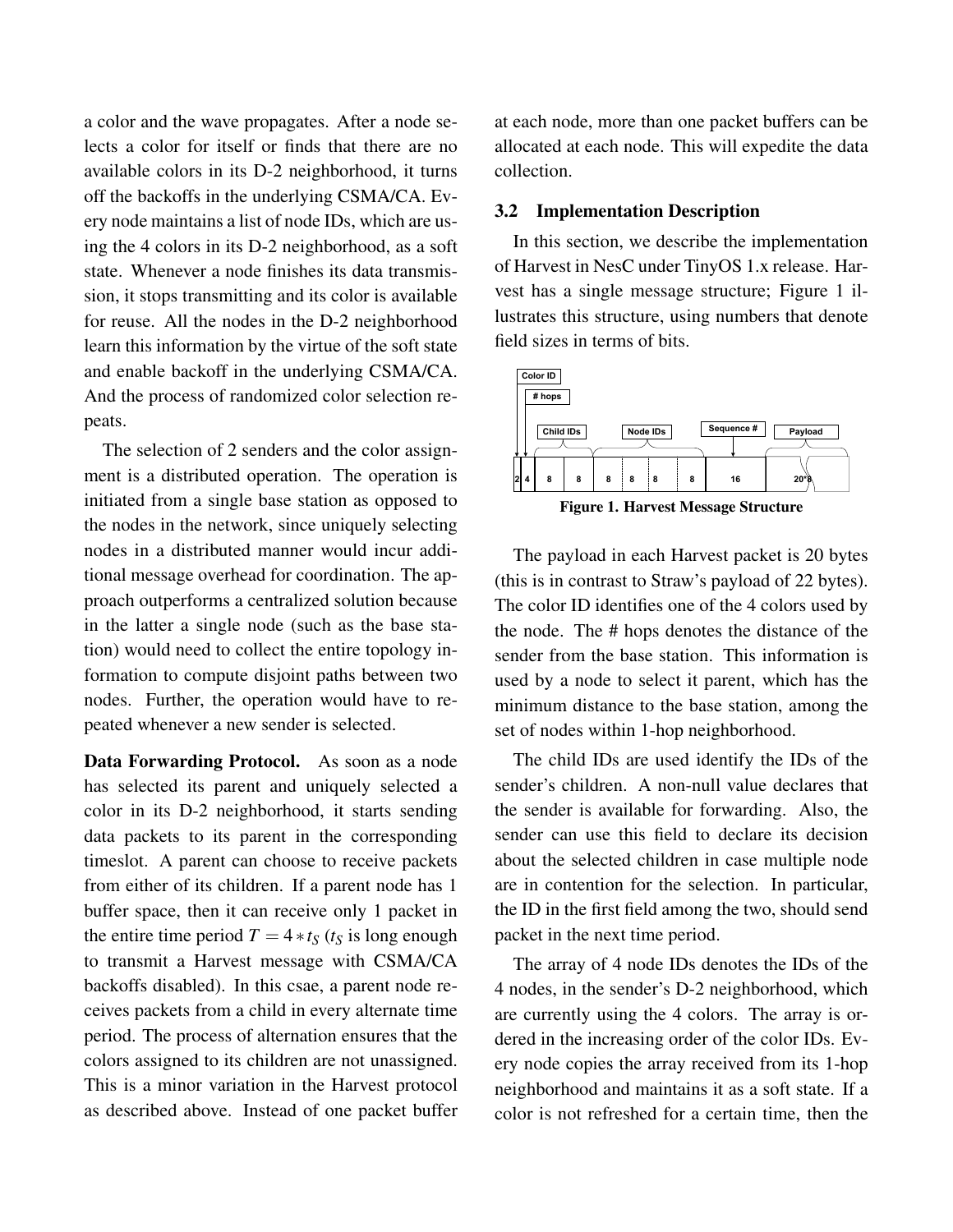node assumes that the color is free and sends this information as part of its messages. The sequence number is a monotonically increasing number and denotes the sequence number of the packet. It is used in the calculation of WMEWMA link estimate and to select a unique node in the case of 2 nodes contending for the same color or same parent. The range of sequence numbers can be chosen depending upon the number of packets to be transmitted and also the number can be recycled to save space.

There are no explicit sender ID and the destination ID fields. The sender ID can be retrieved from the message by reading the node ID at the location of sender's color ID. The destination ID field is used from the TOS header in the TinyOS packet. Harvest uses promiscuous mode of transmission so that neighboring nodes can learn about the color allocation. But only the node identified as the destination node forwards the packet to the base station. The base station's ID is 0. The receiver can identify whether the message is from the base station or not by looking at the sender ID.

Harvest does not need an explicit tine synchronization service for its TDMA to function. Every packet contains the D-2 color of the sender. We use the synchronous reception property of the wireless medium to achieve time synchronization among the nodes [2]. In particular, when a node hears a packet from its parent, it synchronizes its time with that of its parent. Since base station is the root of the tree, all the time at all the nodes is synchronized to that of the single clock of the base station by virtue of induction. This synchronization scheme is also used in Sprinkler [8], which uses TDMA.

## 4 Performance Evaluation

In this section, we evaluate the latency and number of packet transmissions for Harvest's randomized slot assignment algorithm and data collection protocol.

# 4.1 Randomized Slot Assignment Performance

As described earlier, Harvest uses an underlying CSMA/CA protocol for color selection. In particular, when a node receives a message, it finds out the available colors in its D-2 neighborhood from the received message. If one or more colors are available, the node randomly selects an available color and starts transmitting from the corresponding TDMA slot in next time interval. It is possible that two or more nodes can simultaneously select the same color and therefore their transmitted packets can collide with each other. We show here that in  $O(1)$  time, a unique node will select a unique color in the node's D-2 neighborhood.

TinyOS uses a variant of non-persistent CSMS/CA protocol [15]. We briefly recall the definition of non-persistent CSMA/CA protocol [1]:

- 1. A node senses channel before transmission.
- 2. If the channel is free, it immediately transmits a frame; otherwise it waits for a random amount of time.
- 3. After waiting, it repeats step 1.

In the case of TinyOS, a node waits for a random amount of time before it senses the channel. This ensures that the transmissions are not synchronized. Because of the initial random wait, the throughput of the CSMA/CA in TinyOS is better than that of the classical non-persistent CSMA/CA.

THEOREM 1. *Given that the degree (*∆*) of network is bounded, Harvest takes O*(1) *time for assigning a unique color to a node in its D-2 neighborhood.*

PROOF. Given that  $\Delta$  is bounded, for non-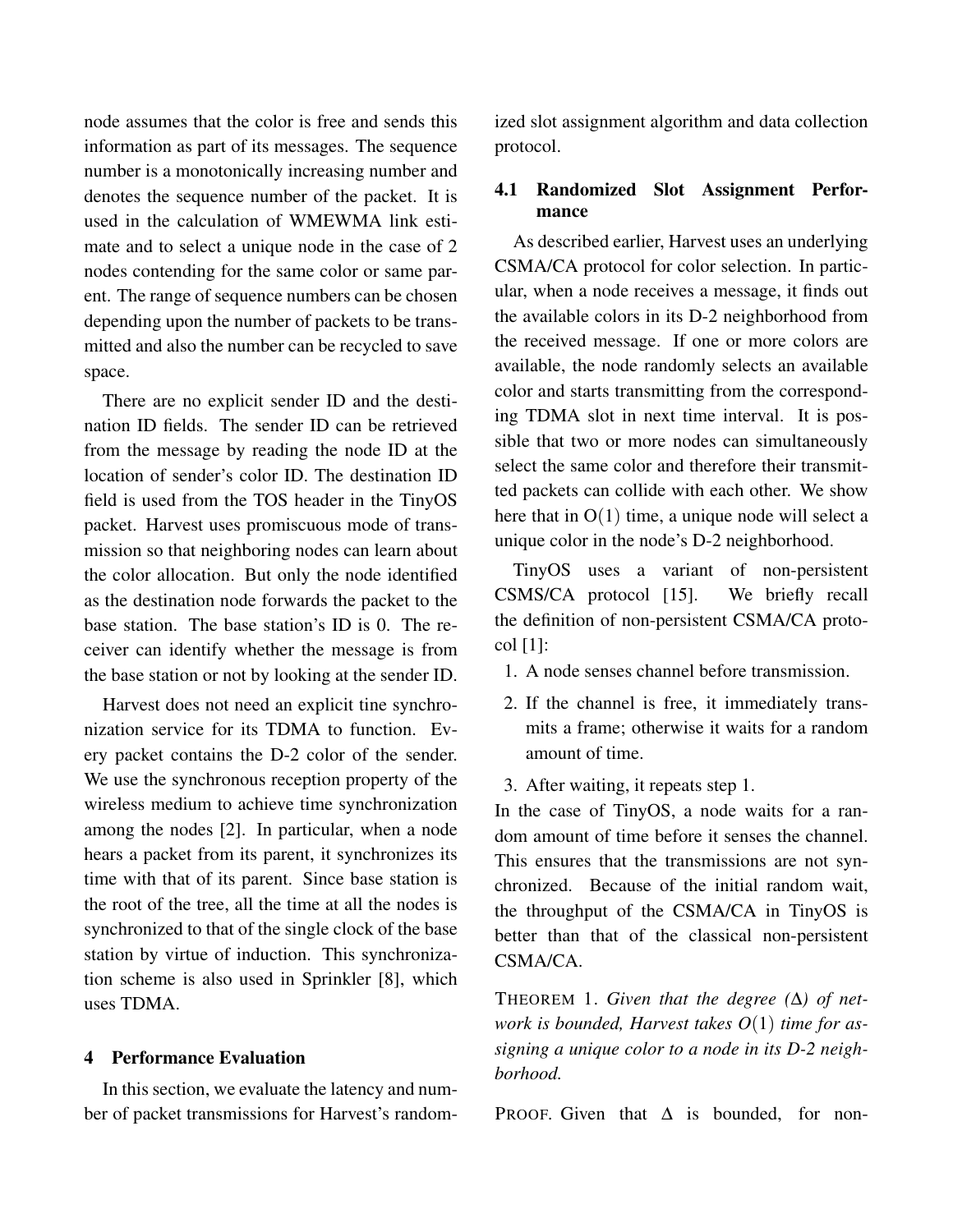persistent CSMA/CA, there exists a constant  $\tau > 0$ such that the probability of a frame transmission without collision is at least  $\tau$  [1]. The same holds for the CSMA/CA in TinyOS which is variant of non-persistent CSMA/CA.

Therefore, the expected time for a frame transmission without failure is also  $O(1)$ . In the event that two or more nodes select the same color and transmit in the same timeslot, in  $O(1)$  time, a unique node will succeed in a transmission without failure. After one transmission without collision, all the nodes in the D-1 neighborhood will learn that the color is not available. Similarly, for the D-2 neighborhood, a unique color is selected in  $O(1)$  time since the packet delivery rate between D-2 neighbors is non-zero. After one transmission without collision by the successful node, or via a neighbor of the successful node, the color assignment of the successful node get conveyed to its 2 hop neighborhood.  $\square$ 

The value of  $\tau$  depends upon the range of values for random wait and ∆. Instead of finding the value of  $\tau$ , we perform experiments to measure the convergence time of Harvest's slot assignment for different values of ∆. We use 51 XSM motes in an indoor testbed, Kansei. An XSM mote uses Chipcon's CC1000 radio and is for the purposes of this experiment similar to a Mica-2 mote. We use the TinyOS 1.x release and the standard MAC that comes with the 1.x release. The topology of the network is as shown in the Figure 2. The motes are placed in grid with 3ft unit separation on the X and Y axes. We uses default power level and default frequency for transmission. The mote at location (0,0) is selected as the base station, as shown in Figure 2. Each slot is of the duration 31 msec, which is the minimum possible given that the radio transmission takes at 23 msec and the UART transmission takes at least 8 msec in TinyOS 1.x over XSM. Each node has a payload of 100 packets to

be sent to the base station.



Figure 2. Testbed Topolgy

We measure the time required to collect all the data packets from the first mote after the start of the experiment as a function of the number of nodes. The time is sampled at a granularity of 30 times the time for a transmission period. The number of sampling periods required for the first node to complete data exfiltration denotes the convergence time of the color selection algorithm. As shown in Table 2, the convergence time has a variance of 1 sampling period, which is negligible. Hence, for the non-persistent CSMA/CA implementation in TinyOS 1.x release, the convergence time of Harvest's randomized slot assignment is negligible for a  $\Delta$  up to 51.

| # nodes             | Convergence time                      |
|---------------------|---------------------------------------|
| 6                   | 8                                     |
| 12                  | 8                                     |
| 18                  | 8                                     |
| 22                  | 8                                     |
| 31                  |                                       |
| 42                  | 8                                     |
| 51<br>-<br>۰.<br>۰. | q<br>$\cdots$<br>-<br>. .<br>۰.<br>۰. |

Table 2. Scalability of color selection

#### 4.2 Data Collection Protocol

Latency. We define the total latency of Harvest data collection to be the duration between the moment that the base station receives the first data packet and the moment it receives the last data packet. Since the base station has 2 children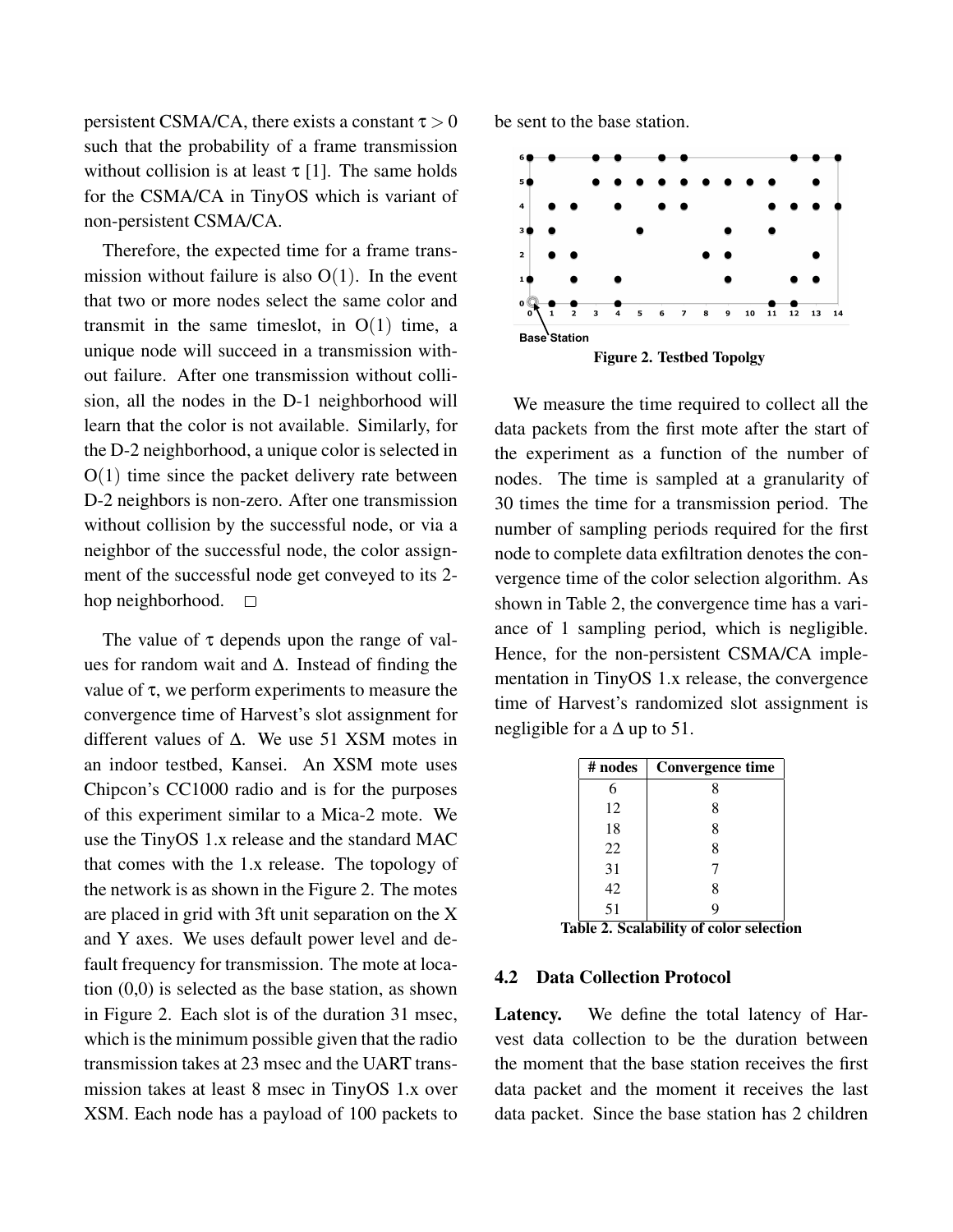and there are 4 timeslots per time period  $T, T =$ 4 ∗ *t<sup>s</sup>* , it receives 2 packets per time *T*. Therefore, for *n* nodes and *M* number of packets from each node, the time required to receive  $n * M$  packets is  $n * M * 2 * t_s$ , which is  $O(n * M)$ . The time required to build the tree rooted at the base station is in the worst case  $O(n)$ . Note that the tree building is happening in parallel to the data collection. But for the worst case analysis, we can assume that the two processes happen sequentially. In that case, the total latency of Harvest is  $O(n) + O(n*M)$  $O(n*M)$ .

Number of Transmissions. Let *h* be the average height of a node in the routing tree. Therefore given  $n * M$  packets, the total number of transmissions is  $O((n * M * h)/2)$ .

#### 5 Performance Comparison

### 5.1 The Straw Protocol

In this section, we compare the performance of Harvest with that of Straw [4]. Similar to Harvest, the objective of Straw protocol is to collect bulk data from all the nodes at the base station. Unlike Harvest, Straw collects data from one node at a time. For each node, the data collection is divided into two phases, viz. broadcast and collection. In case the collection phase loses packets, the two phases are repeated to recover from loss. (The broadcast command in the recovery phase contains the sequence numbers of the lost packets.) The overall goal of the protocol is to minimize latency and number of packet transmissions. The broadcast phase disseminates the ID of a selected node, from which data is to be collected. Following the broadcast phase, the selected node periodically sends packets to the base station. The route is selected using MintRoute protocol.

For all nodes that are at a distance greater than 2-hops from the base station, the transmission period in Straw is  $3 * t_h$ , where  $t_h$  is the time required to traverse single hop. The number 3 is chosen to reduce the interference with data forwarding at an upstream node. If we color the nodes that transmit at the same time, then the coloring of transmitting nodes effectively yields a D-2 coloring. Note that the transmitting nodes induce a one dimensional graph, in other words, a single line (and hence the name "straw"). Due to the fact that each node sends packets at the period of 3∗*th*, the base station receives a packet after every 2 ∗*t<sup>h</sup>* time. For nodes at 1-hop and 2-hop distances from the base station, the transmission period is  $t_h$  and  $2 * t_h$  respectively.

The initial broadcast command sets up the colors on the linear path from a node to the base station. This corresponds to a deterministic slot assignment, as compared to the randomized slot assignment of Harvest. Further, a node from which data is collected, is selected by the base station as opposed to the local, distributed selection in Harvest.

## 5.2 Latency Comparison

### *5.2.1 Theoretical Comparison*

Straw uses a broadcast for slot assignment. In each broadcast phase, a node forwards the broadcast command once. For collecting data from *n* nodes, Straw will therefore employ *n* broadcast sessions, on average lasting for at least O(*h*) time. Therefore, the total latency for assigning slots is  $O(n * h)$  as compared to  $O(n)$  for Harvest.

In Straw's data collection protocol, only the nodes on the path from the current sender to the base station are transmitting. The rest of the network is idle, in other words, spatial reuse is limited. If the rest of the network lies outside interference distance from the the transmitters, then an idle node from the rest of the network can send its data towards the base station. However, finding a nodes outside interference distance from the current transmitters could be impossible, especially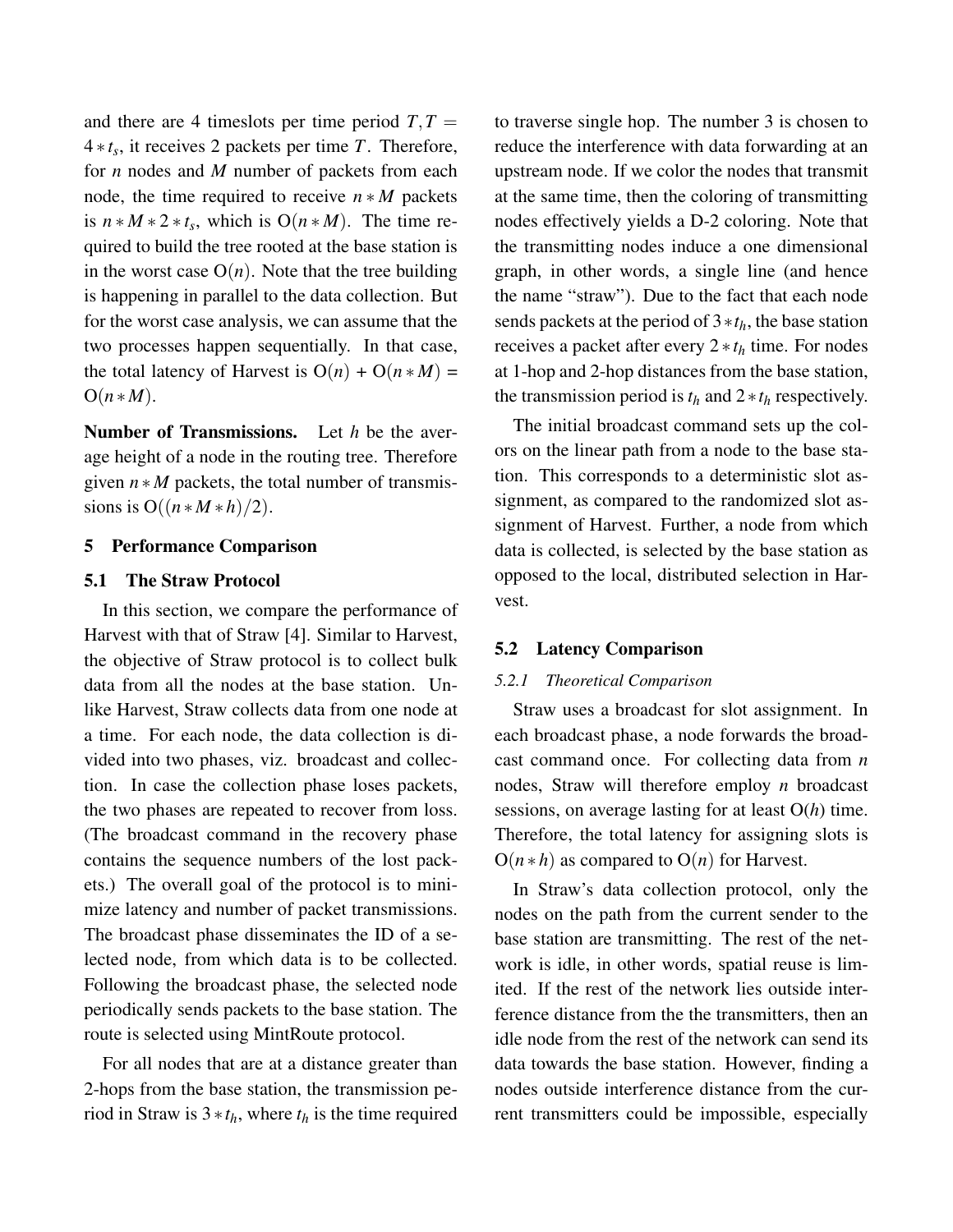near the base station. A solution is to increase the number of D-2 colors from 3.

Instead of a linear structure, Harvest utilizes a tree structure to collect data packets. Given the concurrency constant of 2, Harvest uses a binary tree. Harvest uses 4 colors in order to ensure that the binary tree can be D-2 colored. In that case, the base station receives 2 packets every 4 ∗ *t<sup>s</sup>* , where  $t_s$  is the duration of a timeslot. Therefore the rate of data collection at the base station is equal to a packet after every  $t_s$  time. Note that we can utilize any m-ary tree and *C* colors, and the resulting rate of data collection at the base station would be *m*/*C*.

In Straw, the rate of data collection from the nodes at more than 2-hops from the base station is 1 packet per  $3 * t_s$ . If we assume that the number of nodes at 1-hop and 2-hop distance from the base station is far less than that the total number of nodes *n*, the latency of data collection for Straw is *n* ∗ *M* ∗ 3 ∗*t<sup>s</sup>* . Therefore, data collection of Harvest has 33.33% lower latency than that of Straw.

Further, the overall order complexity of the latency of Straw is  $O(n * h) + O(n * M)$ , which exceeds the  $O(n * M)$  of harvest if  $O(h)$  is greater than  $O(M)$ .

#### *5.2.2 Simulation-based Comparison*



To validate the claimed improvement in latency, we perform simulations in TOSSIM. We setup a network of 20 non-base station motes and 1 base station node. As shown in Figure 3, we ensure that there are nodes at more than 2-hop distance from the base station. Also, the base station has more than 1 node at 1-hop distance.

The QueuedSend buffer module at the TinyOS's MAC layer uses explicit acknowledgment. In the case of unsuccessful transmission, a retransmission is attempted. However, the retransmission could happen in an incorrect timeslot, resulting in a collision. Therefore, we have disabled the MAC layer ACK in this simulation. However, we can still utilize the MAC-level ACK by channeling the ACK information to the Straw and Harvest protocol layer. Use of ACK will increase the reliability to data collection.

All of the simulation are done under TOSSIM. This NesC-code simulator has an option to instantiate a link quality set given the node placement. The links qualities are based on some empirical measurements carried out for MICA-2 motes. The links qualities vary in spatial and temporal dimensions. Since the current implementation of Harvest assumes symmetric links and base its parent selection criteria by measuring link quality in one direction, we have pre-processed the link quality set so that all the links are symmetric. In our future work, we will refine the implementation to deal with asymmetric links by computing link quality in both directions. In particular, link quality from the child to parent will be computed by counting the number of successful and failed ACKs. We use our NesC implementation and we use the Straw code which has been available as part of a Golden Gate Bridge health monitoring project contribution folder under TinyOS 1.x release.

We measure the rate at which data is collected at the base station. We observe that the rate of data collection is 1.67 packets per 4 ∗*t<sup>s</sup>* for Harvest and 0.8 packets per 3∗*t<sup>s</sup>* for Straw, as shown in Table 3. The rate of data collection is lower than the respective theoretical values due to the fact that ACKs are disabled. The observed latency gain under simulation is 36%, which is close to the theoretical value of 33.33%.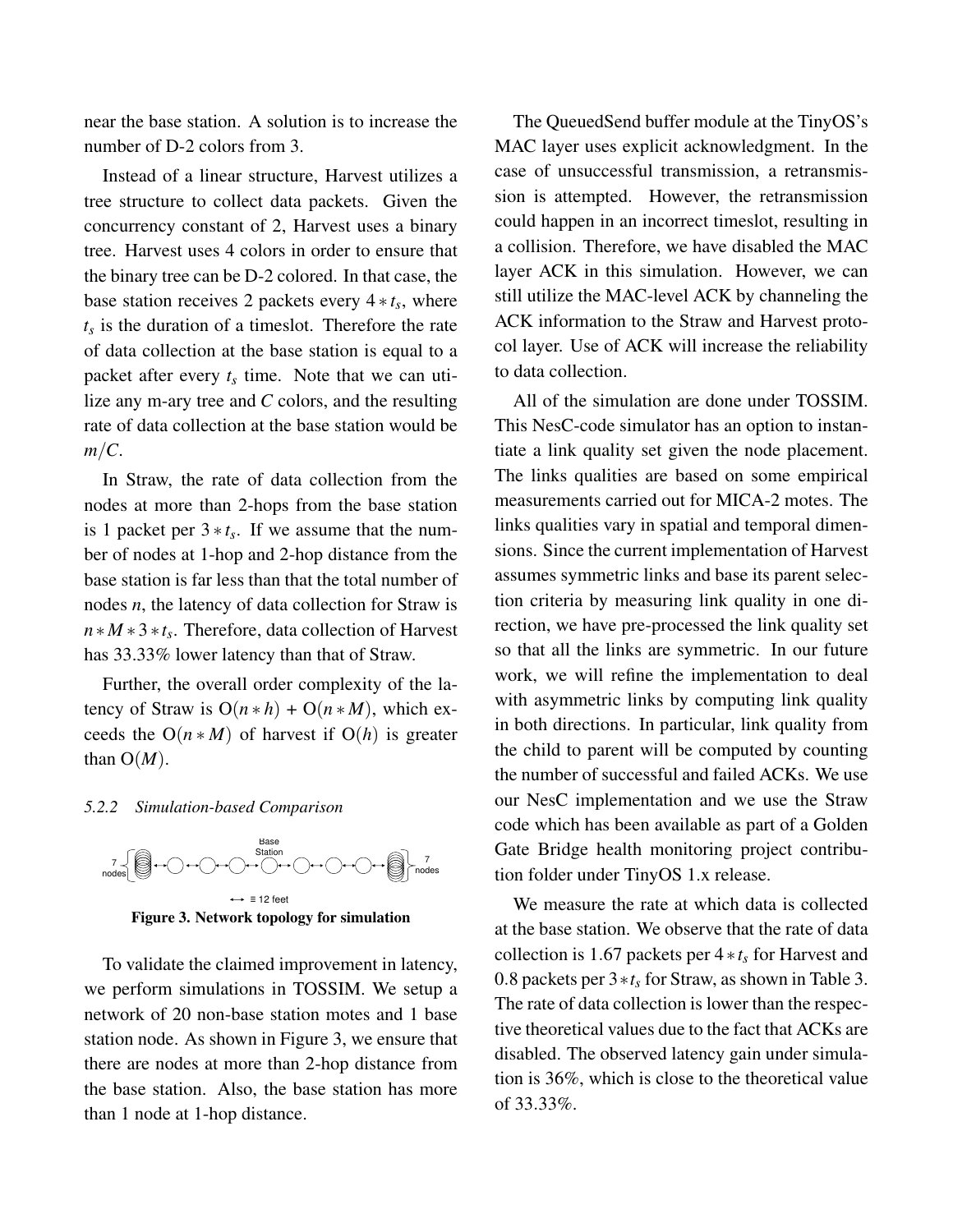| <b>Service</b> | <b>Theoretical</b>    | <b>Simulation</b>      |
|----------------|-----------------------|------------------------|
| <b>Straw</b>   | 1 packets/ $(3 * ts)$ | 0.8 packets/ $(3*t_s)$ |
| Harvest        | 2 packets/ $(4 * ts)$ | 1.67 packets/ $(3*ts)$ |

Table 3. Latency Comparison

#### 5.3 Energy Comparison

# *5.3.1 Theoretical Comparison*

Straw uses a broadcast to disseminate the command to send the ID of a selected node. This is equivalent to the slot assignment in Harvest. In a broadcast phase, each node in the network forwards a newly heard packet exactly once. Therefore, the total number of transmissions in a broadcast phase are *n*, where *n* is the total number of nodes in the network. Therefore, to collect data from *n* nodes, the total number of packet transmissions are  $n^2$ .

Also, each broadcast phase is followed by a reply from a selected node to the base station. The total number of transmissions, for each reply, is a function of number of hops from the selected node to the base station. In the worst case, the average path length in the network could be *n*/2. In that case, the total number of replies for all nodes is  $n^2 + n/2$ , which is  $O(n^2)$ .

In Harvest, the control information pertaining to slot assignment is piggybacked on the data messages. Therefore, Harvest does not have packet transmissions for slot assignment. Hence, it saves  $O(n^2)$  number of packet transmissions as compared to Straw.

We assume that Straw and Harvest both use the shortest path routes to transmit data packets to the base station. In that case, the total number of data packet transmissions for data collection purposes are the same for Straw and Harvest. In particular, this number is  $O((n * M * h)/2)$ .

The total number of messages for Straw is  $O(n^2)$  $+ O((n * M * h/2)).$ 

#### *5.3.2 Simulation-based Comparison*

In reality, the radio behavior is more complex than that represented by the simplistic unit-disk radio model. Not only is packet delivery rate less than 100% but it also varies in space and time. Therefore, we conduct simulations over a multihop network to compare the number of packet transmissions for Straw and Harvest. We conduct simulations in the same network topology as used in Section 5.2.2. In future, we plan to compare results in a real sensor network.

The number on top of each node, in Figure 4, illustrates the number of broadcast sessions required to reliably convey the command to each of the 20 nodes. The total number of broadcast sessions are 46. Given 20 nodes, Straw consumes 20 times 46, i.e. 920, more packet transmissions.



Figure 4. Number of broadcast sessions for 21 nodes in Straw

#### 6 Harvest Extensions and Discussion

Duty Cycling of Radios. As we discussed in Section 2, an idle radio draws a significant amount of current and so energy efficiency is gained by letting idle nodes sleep. In Harvest, we achieve this as follows. When a node sees that no colors are available for itself in its interference region (i.e., its 2-hop neighborhood), it can switch off its radio until a color is expected to be available again. Given some knowledge of the number of packets to be transmitted that color and by observing the sequence number of the packet currently being transmitted for that color, a sleeping duration can be readily calculated.

Furthermore, once a node is done with its role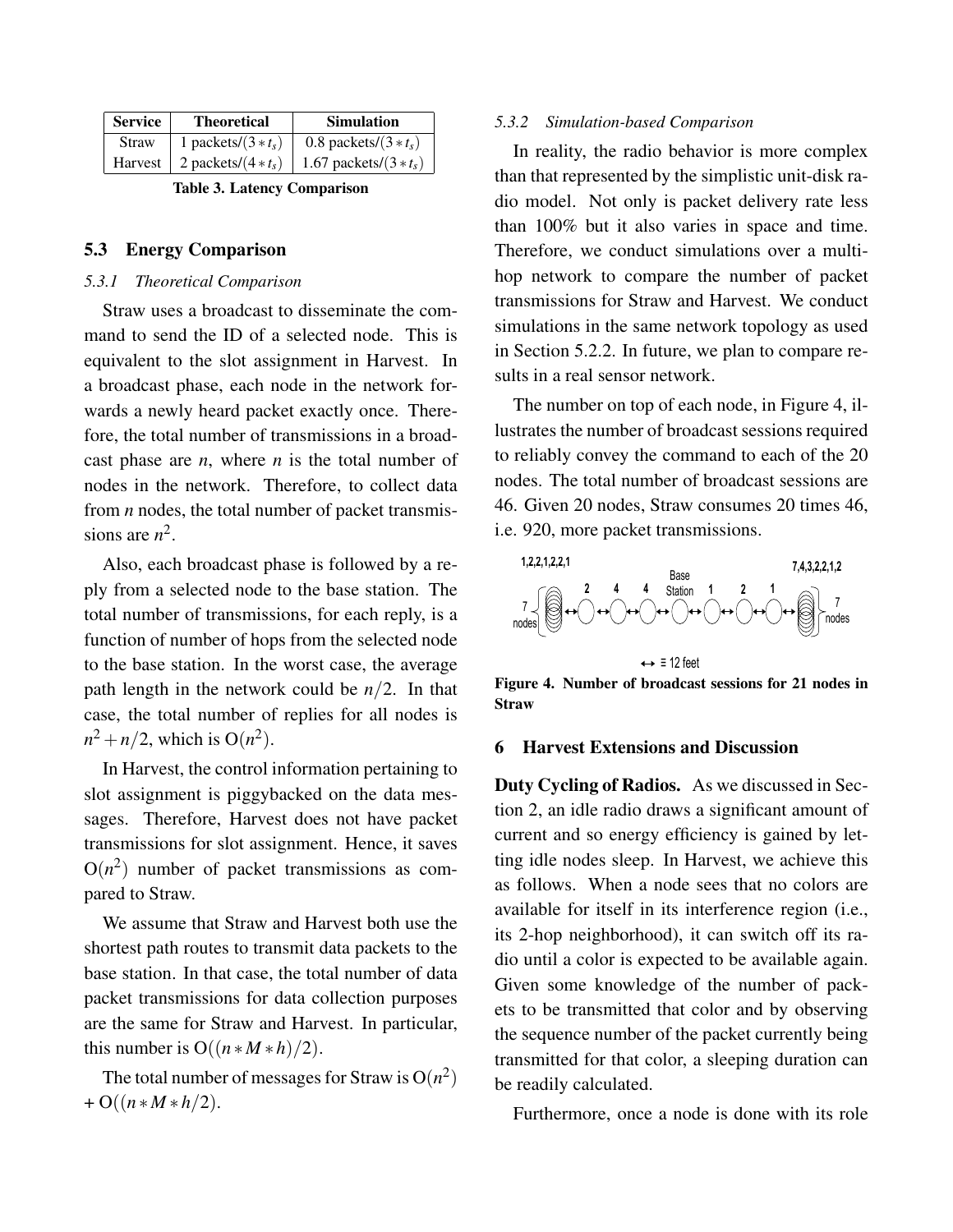in the convergecast, it can switch off its radio permanently. A node is defined to be done with its transmissions after it has sent all of its packets and the packets of its children.

Reliability when all Children Transmit Concur-

rently. As described in Section 3, the data collection protocol allows non-base station nodes to forward data from one or more of its children. (If more than one child can transmit, then the protocols maintains at least one buffer per child.) When only one child is allowed to transmit, the implicit acknowledgement scheme suffices for nodes to discover whether or not their transmissions were successfully received.

When more than one child is allowed to transmit, using the implicit acknowledgement scheme implies either a delay in loss detection or a modification of the protocol to expose more node buffer information. One alternative in this case would be to use explicit acknowledgements. If we assume that explicit acknowledgements can be send immediately (or within some constant delay after message reception), then the tranmission slots can be extended to subsume both the transmission time and the acknowledgement time.

Continuous Streaming of Data to the Base Station. Harvest collects data simultaneously from multiple nodes, as opposed to receiving data from only one node at a time. In this sense, the data received at the base station resembles a continuous stream of data from the network ordered in time. It is therefore conceivable to use Harvest as the basis for collecting in an on-line fashion continuous data streams from the network.

Note that the description in Section 3 for the case where all nodes forward data from multiple children allows the possibility that the data from each child is forwarded in a round robin. More sophisticated rules for fair scheduling that consider the distance of the node from the base station can be defined to achieve global fairness, otherwise nodes near base station will contribute more packets as opposed to the ones farther from the base station. One extension of Harvest that we are presently studying is in the context of real-time wireless sensor network applications, such as visualizing link quality of the network in real time or viewing consistent global snapshots of the wireless sensor network.

# 7 Related Work

TDMA and CSMA. Herman et al [3] have proposed a randomized TDMA algorithm that first forms clusters, each with a unique cluster-head. Each cluster-head then allocates colors to its children. Cluster-heads are ordered in a monotonically increasing order, so the color assignment occurs sequentially per that order. A similarity between this work and Harvest's TDMA scheduling is the use of underlying CSMA/CA MAC layer to CSMA/CA to communicate control information pertaining to node coloring and TDMA scheduling. Z-MAC [9] uses both TDMA and CSMA/CA features in manner different from Harvest. Z-MAC is hybrid MAC that uses TDMA under high contention and CSMA under low contention, whereas data transmission in Harvest is always in TDMA mode. Kulkarni and Arumugam [7] describe TDMA based protocols that are optimized for convergecast, that work however assumes grid localization.

RID [18] is a radio interference detection service that detects interference relations between nodes at run-time, and provides higher fidelity for collision avoidance when using TDMA. The RID approach would be a suitable candidate for enabling Harvest's distributed coloring protocol.

Convergecast routing. There is a rich body of work on convergecast routing for wireless sensor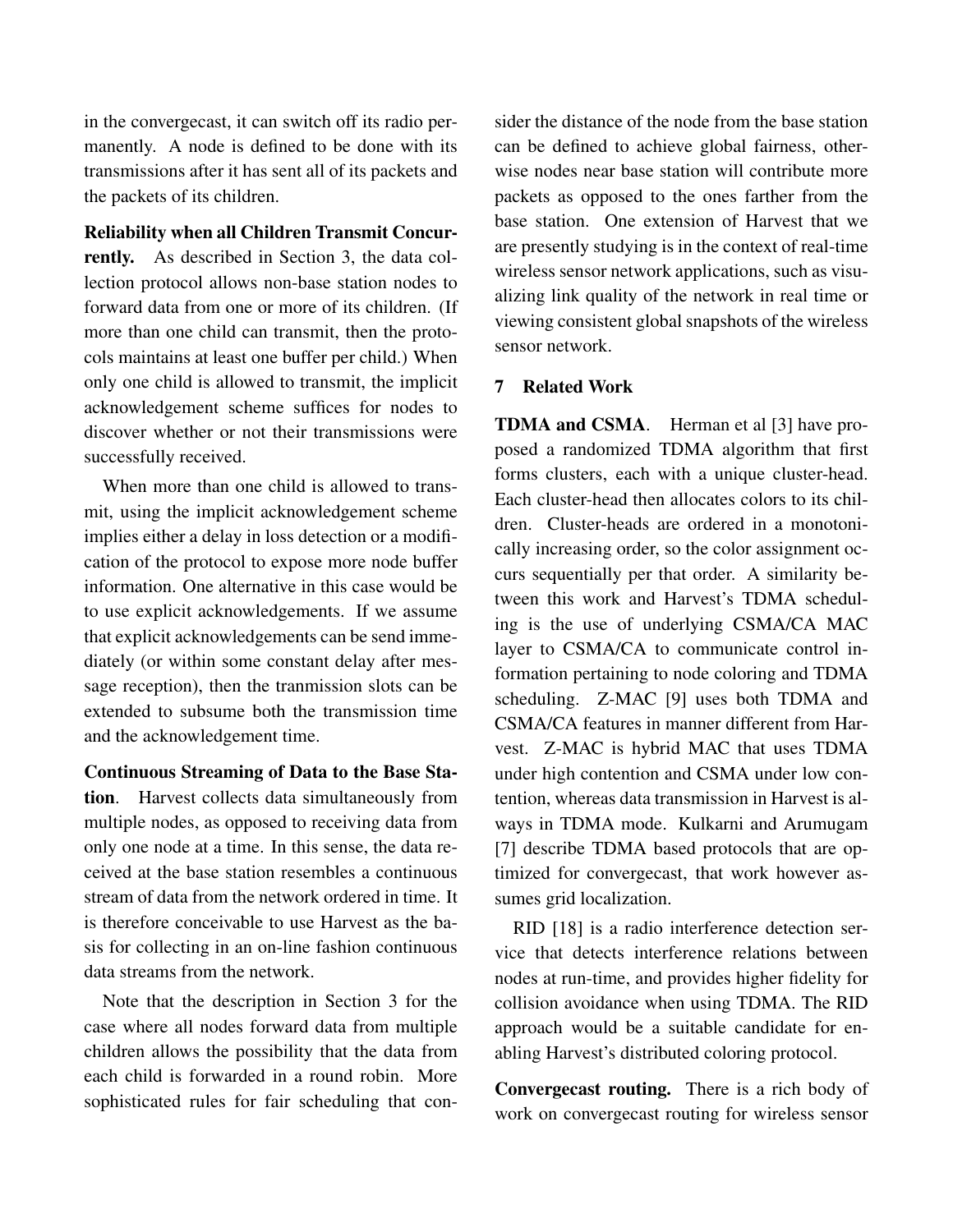systems. Several protocols assume location information. Most of the others such as MintRoute [16], RMST [11], PSFQ [13], Drain [12] are, unlike Straw and Harvest, not optimized for the energy and latency requirements associated with the collection of payloads that can well be in the thousands of packets per node. For instance, MintRoute does not pipeline transmissions, which would yield higher latency for bulk data transport, and Drain is optimized for the case of a single packet payload per source mote.

Reliability. The study of reliability in convergecast has often arisen in the context of concurrent event detections, which tend to occur in a bursty manner or with multiple sources are continuously/periodically generating packets (with low duty cycle). RBC [17] focuses on the former whereas the traffic models considered in CODA [14] and ESRT [10] focus on the latter. RBC deals with bursts by maintaining information about queue conditions of the neighboring node as well as number of times enqueued packets were retransmitted, which results in sizeable RAM usage. Also, the queue condition has to be transmitted in RBC, which results in sizeable communication overhead. The alternative approaches of packet retransmissions, of acknowledgements, of hop-by-hop recovery, as well as selecting alternative routes upon link failure are also relevant approaches for improving the reliability of Harvest in particular application contexts. The use of TDMA and receiver-driven flow control mitigate the consideration of congestion.

Coding of bulk data is a relevant approach for tolerating packet loss in bulk convergecast. Kim et al [5] have considered the use of erasure codes. We have regarded this relevant consideration as being orthogonal to the pipelining and spatial reuse considerations of Harvest.

## 8 Conclusion

We have presented a bulk data collection service, Harvest, for energy constrained wireless sensor nodes. Harvest assumes a bounded node density, i.e., degree  $\Delta$ . This assumption enable us to We assign distance-k (our exposition has used  $k=2$ ) colors to nodes in  $O(1)$  time by utilizing an underlying CSMA/CA MAC layer. We use a constant number of colors in the entire network, which enables the per node computation of its TDMA schedule to occur in  $O(1)$  time. Harvest exploits the spatial parallelism in collecting data, thereby achieving a latency gain of at least 33% in large networks (i.e., networks with more than three hops) as compared to that of Straw. Harvest also avoids the  $O(n^2)$  number of broadcasted control transmissions used in Straw. Further, Harvest requires only  $O(1)$  number of buffers at each node. Therefore, Harvest is suitable for large scale network of wireless sensor network. We provide theoretical bounds on the performance of Harvest and perform simulation results to validate the theoretical bound. We find that the spatial parallelism not only reduces latency, but also creates an opportunity to collect global data in a fair real-time manner. Our present work is studying extensions of Harvest for the case of on-line continous data streaming from the network to the base station.

# 9 References

- [1] D. Bertsekas and R. Gallager. *Data Networks*. Prentice Hall, Englewood Cliffs, NJ, 1987.
- [2] J. Elson. *Time Synchronization in Wireless Sensor Network*. PhD thesis, UCLA, 2003.
- [3] T. Herman and S. Tixeuil. A distributed tdma slot assignment algorithm for wireless sensor networks. In *Algorithmic Aspects of Wireless Sensor Networks*, pages 45–58, 2004.
- [4] S. Kim. Wireless sensor networks for struc-